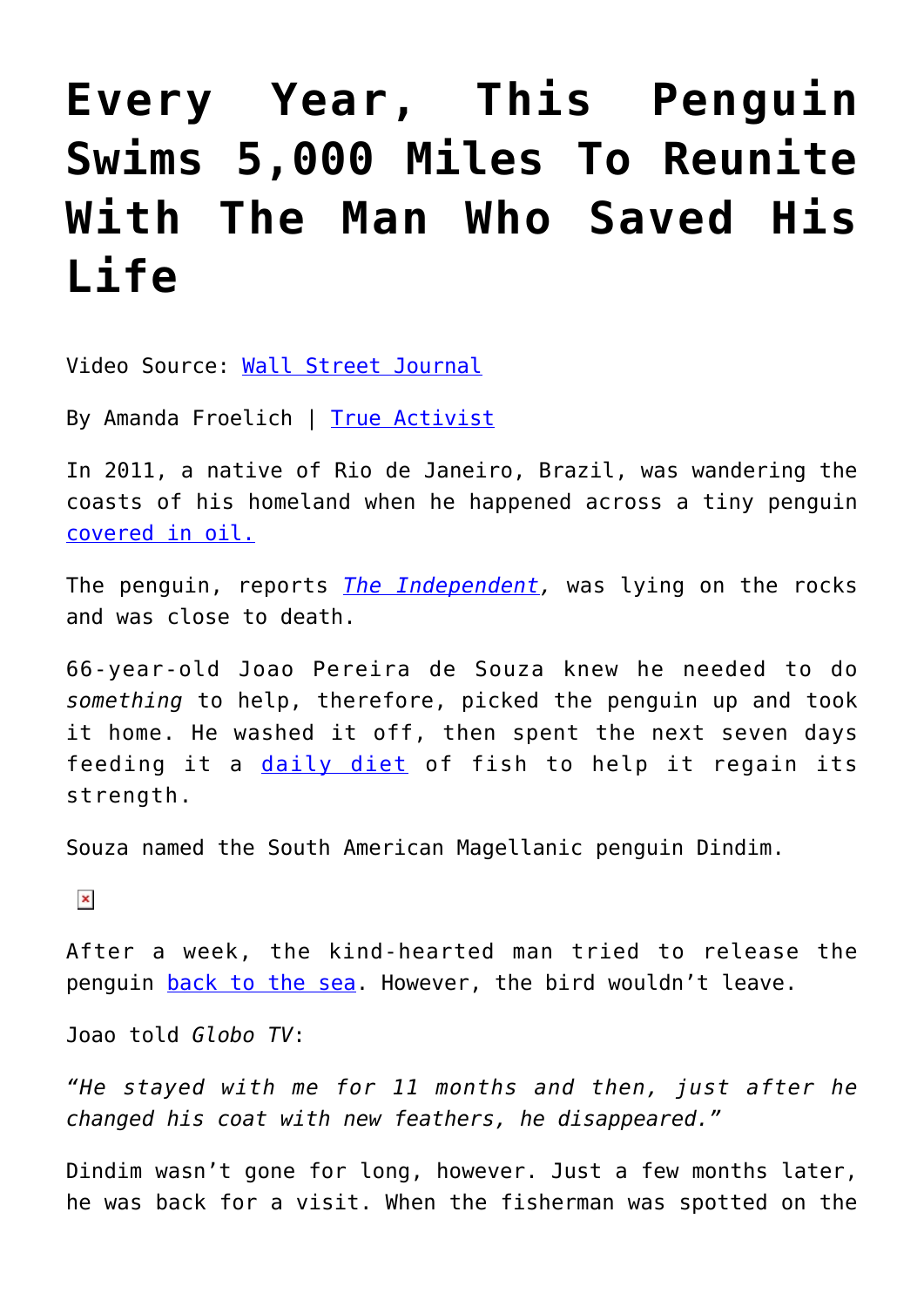beach, the penguin hobbled out of the ocean and followed his [adopted caretaker](https://www.trueactivist.com/shock-report-your-taxes-subsidize-dirty-oil-corporations-by-5-3-trillion/) back home.

 $\pmb{\times}$ 

 $\pmb{\times}$ 

For the past five years, Dindim has spent eight months of the year with Joao and is believed to spend the rest of his time breeding off the coast of Argentine and Chile.

The distance amounts to an incredible 5,000 miles traveled *every year.*

Now 71-years of age, Joao relays:

*"I love the penguin [like it's my own child](https://www.trueactivist.com/study-reveals-that-oil-dispersants-used-to-clean-up-bp-spill-actually-made-the-problem-worse/) and I believe the penguin loves me. No one else is allowed to touch him. He pecks them if they do. He lays on my lap, lets me give him showers, allows me to feed him sardines and to pick him up."*

 $\pmb{\times}$ 

*"Everyone said he wouldn't return but he has been coming back to visit me for the past four years. He arrives in June and leaves to go home in February and every year he becomes more [affectionate](https://www.trueactivist.com/uk-woman-quit-her-job-to-knit-abandoned-greyhounds-sweaters-and-couldnt-be-happier/) as he appears even happier to see me."* Biologist Professor Krajewski has his own thoughts on the unique relationship:

*"I have never seen anything like this before. I think the penguin believes Joao is part of his [family](https://www.trueactivist.com/10000-gallons-of-oil-spill-onto-streets-of-los-angeles-from-ruptured-pipeline/) and probably a penguin as well. When he sees him he wags his tail like a dog and honks with delight."*

 $\pmb{\times}$ 

A bond formed by love is, undoubtedly, the strongest to exist.

*Please share this positive news* and **comment your thoughts below!**